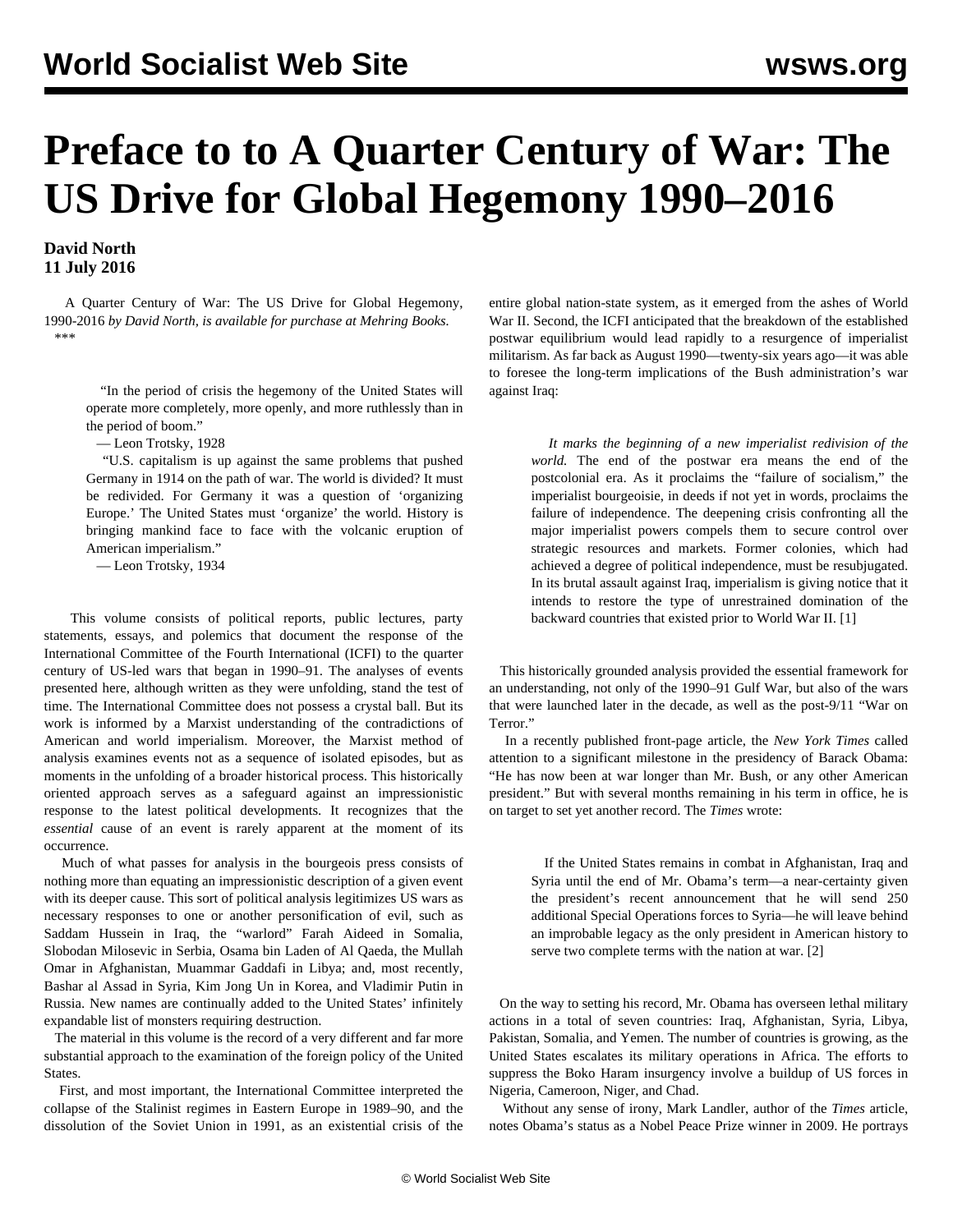the president as "trying to fulfill the promises he made as an antiwar candidate. . . ." Obama "has wrestled with this immutable reality [of war] from his first year in the White House . . ."

 Landler informs his readers that Obama "went for a walk among the tombstones at Arlington National Cemetery before giving the order to send 30,000 additional troops into Afghanistan." He recalls a passage from Obama's 2009 speech accepting the Nobel Prize, in which the president wearily lamented that humanity needed to reconcile "two seemingly irreconcilable truths—that war is sometimes necessary, and war at some level is an expression of human folly."

 During the Obama years, folly has clearly held the upper hand. But there is nothing that Landler's hero can do. Obama has found his wars "maddeningly hard to end."

 The *Times*' portrayal of Obama lacks the essential element required by genuine tragedy: the identification of objective forces, beyond his control, that frustrated and overwhelmed the lofty ideals and humanitarian aspirations of the president. If Mr. Landler wants his readers to shed a tear for this peace-loving man who, upon becoming president, made drone killings his personal specialty, and turned into something akin to a moral monster, the *Times* correspondent should have attempted to identify the historical circumstances that determined Obama's "tragic" fate.

 But this is a challenge the *Times* avoids. It fails to relate Obama's warmaking record to the entire course of American foreign policy over the past quarter century. Even before Obama entered office in 2009, the United States had been at war on an almost continuous basis since the first US-Iraq War of 1990–91.

 The pretext for the Gulf War was Iraq's annexation of Kuwait in August 1990. But the violent US reaction to Iraqi President Saddam Hussein's dispute with the emir of Kuwait was determined by broader global conditions and considerations. The historical context of the US military operation was the imminent dissolution of the Soviet Union, which was finally carried out in December 1991. The first President Bush declared the beginning of a "New World Order." [3] What Bush meant by this phrase was that the United States was now free to restructure the world in the interests of the American capitalist class, unencumbered by either the reality of the countervailing military power of the Soviet Union or the specter of socialist revolution. The dissolution of the USSR, hailed by Francis Fukuyama as the "End of History," signified for the strategists of American imperialism the end of military restraint.

 It is one of the great ironies of history that the definitive emergence of the United States as the dominant imperialist power, amid the catastrophe of World War I, coincided with the outbreak of the 1917 Russian Revolution, which culminated in the establishment of the first socialist workers state in history, under the leadership of the Bolshevik Party. On April 3, 1917, President Woodrow Wilson delivered his war message to the US Congress and led the United States into the global imperialist conflict. Two weeks later, V.I. Lenin returned to Russia, which was in the throes of revolution, and reoriented the Bolshevik Party toward the fight to overthrow the bourgeois Provisional Government.

 Lenin and his principal political ally, Leon Trotsky, insisted that the struggle for socialism was indissolubly linked to the struggle against war. As the historian R. Craig Nation has argued:

 For Lenin there was no doubt that the revolution was the result of a crisis of imperialism and that the dilemmas which it posed could only be resolved on the international level. The campaign for proletarian hegemony in Russia, the fight against the war, and the international struggle against imperialism were now one and the same. [4]

 Just as the United States was striving to establish its position as the arbiter of the world's destiny, it faced a challenge, in the form of the Bolshevik Revolution, not only to the authority of American imperialism, but also to the economic, political, and even moral legitimacy of the entire capitalist world order. "The rhetoric and actions of the Bolsheviks," historian Melvyn P. Leffler has written, "ignited fear, revulsion and uncertainty in Washington." [5]

Another perceptive historian of US foreign policy explained:

 The great majority of American leaders were so deeply concerned with the Bolshevik Revolution because they were so uneasy about what President Wilson called the "general feeling of revolt" against the existing order, and about the increasing intensity of that dissatisfaction. The Bolshevik Revolution became in their minds the symbol of all the revolutions that grew out of that discontent. And that is perhaps the crucial insight into the tragedy of American diplomacy. [6]

 In a desperate effort to destroy the new revolutionary regime, Wilson sent an expeditionary force to Russia in 1918, in support of counterrevolutionary forces in the brutal civil war. The intervention was an ignominious failure.

 It was not until 1933 that the United States finally granted diplomatic recognition to the Soviet Union. The diplomatic rapprochement was facilitated in part by the fact that the Soviet regime, now under Stalin's bureaucratic dictatorship, was in the process of repudiating the revolutionary internationalism that had inspired the Bolsheviks in 1917. It was abandoning the perspective of world revolution in favor of alliances with imperialist states on the basis of "collective security." Unable to secure such an alliance with Britain and France, Stalin signed the notorious Non-Aggression Pact with Hitler in August 1939. Following Hitler's invasion of the Soviet Union in June 1941, and the entry of the United States into World War II in December 1941, the exigencies of the struggle against Nazi Germany and Imperial Japan required that the administration of President Franklin Delano Roosevelt forge a military alliance with the Soviet Union. But once Germany and Japan were defeated, relations between the United States and the Soviet Union rapidly deteriorated. The Truman administration, opposing the extension of Soviet influence into Eastern Europe, and frightened by the growth of Communist parties in Western Europe, launched the Marshall Plan in 1948 and triggered the onset of the Cold War.

 The Kremlin regime pursued nationalistic policies, based on the Stalinist program of "socialism in one country," and betrayed working class and anti-imperialist movements all over the world. But the very existence of a regime that arose out of a socialist revolution had a politically radicalizing impact throughout the world. William Appleman Williams was certainly correct in his view that "American leaders were for many, many years more afraid of the implicit and indirect challenge of the revolution than they were of the actual power of the Soviet Union." [7]

 In the decades that followed World War II, the United States was unable to ignore the existence of the Soviet Union. To the extent that the Soviet Union and the People's Republic of China, which was established in 1949, provided limited political and material support to anti-imperialist movements in the "Third World," they denied the US ruling class a free hand in the pursuit of its own interests. These limitations were demonstrated—to cite the most notable examples—by the US defeats in Korea and Vietnam, the compromise settlement of the Cuban missile crisis, and the acceptance of Soviet domination of the Baltic region and Eastern Europe.

The existence of the Soviet Union and an anticapitalist regime in China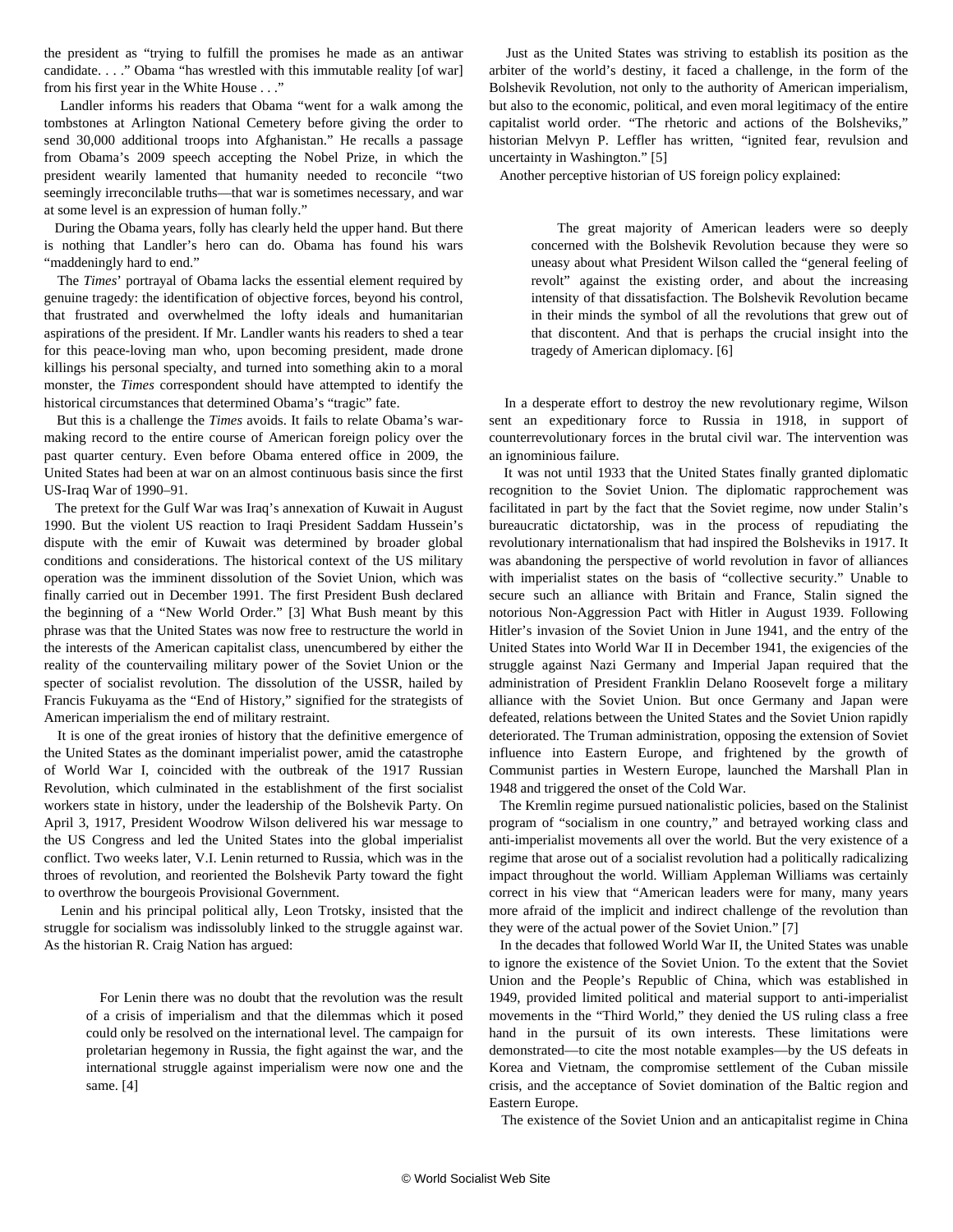deprived the United States of the possibility of unrestricted access to and exploitation of the human labor, raw materials, and potential markets of a large portion of the globe, especially the Eurasian land mass. It compelled the United States to compromise, to a greater degree than it would have preferred, in negotiations over economic and strategic issues with its major allies in Europe and Asia, as well as with smaller countries that exploited the tactical opportunities provided by the US-Soviet Cold War.

 The dissolution of the Soviet Union in December 1991, combined with the restoration of capitalism in China following the Tiananmen Square massacre of June 1989, was seen by the American ruling class as an opportunity to repudiate the compromises of the post-World War II era, and to carry out a restructuring of global geopolitics, with the aim of establishing the hegemony of the United States.

 There was no small element of self-delusion in the grandiose American response to the breakup of the Soviet Union. The bombastic claims that the United States had won the Cold War were based far more on myth than reality. In fact, the sudden dissolution of the Soviet Union took the entire Washington foreign policy establishment by surprise. In February 1987, the Council on Foreign Relations published an assessment of US-Soviet relations, authored by two of its most eminent Sovietologists, Strobe Talbott and Michael Mandelbaum. Analyzing the discussions between Reagan and Gorbachev at meetings in Geneva and Reykjavik in 1986, the two experts concluded:

 No matter how Gorbachev comes to define *perestroika* in practice and no matter how he modifies the official definition of security, the Soviet Union will resist pressure for change, whether it comes from without or within, from the top or the bottom. The fundamental conditions of Soviet-American relations are therefore likely to persist. This, in turn, means that the ritual of Soviet-American summitry is likely to have a long run. . . . [8]

 The "long run," Talbott and Mandelbaum predicted, would continue not only during the reign of "Gorbachev's successor," but also his "successor's successor." No substantial changes in relations between the United States and the Soviet Union were to be expected. The two prophets from the Council on Foreign Relations concluded:

 Whoever they are, and whatever changes have occurred in the meantime, the American and Soviet leaders of the next century will be wrestling with the same great issue—how to manage their rivalry so as to avoid nuclear catastrophe—that has engaged the energies, in the latter half of the 1980s, of Ronald Reagan and Mikhail Gorbachev. [9]

 In contrast to the Washington experts, who foresaw nothing, the International Committee recognized that the Gorbachev regime marked a climactic stage in the crisis of Stalinism. "The crisis of Gorbachev," it declared in a statement dated March 23, 1987, "has emerged as every section of world Stalinism confronts economic convulsions and upheavals by the masses. In every case—from Beijing to Belgrade—the response of the Stalinist bureaucrats has been to turn ever more openly toward capitalist restorationism." [10]

 The Cold War victory narrative encouraged, within the ruling elite, a disastrous overestimation of the power and potential of American capitalism. The drive for hegemony assumed the ability of the US to contain the economic and political centrifugal forces unleashed by the operation of global capitalism. Even at the height of its power, such an

immense project was well beyond the capacities of the United States. But amid the euphoria generated by the end of the Soviet Union, the ruling class chose to ignore the deep-rooted and protracted crisis of American society. An objective observer, examining the conditions of both the United States and the Soviet Union between 1960 and 1990, might well have wondered which regime was in greater crisis. During the three decades that preceded the dissolution of the USSR, the United States exhibited high levels of political, social, and economic instability.

 Consider the fate of the presidential administrations in power during those three decades: (1) The Kennedy administration ended tragically in November 1963 with a political assassination, in the midst of escalating social tensions and international crises; (2) Lyndon B. Johnson, Kennedy's successor, was unable to seek reelection in 1968, as a result of urban riots and mass opposition to the US invasion of Vietnam; (3) Richard Nixon was compelled to resign from office in August 1974, after the House of Representatives' Judiciary Committee voted for his impeachment on charges related to his criminal subversion of the Constitution; (4) Gerald Ford, who became president upon Nixon's resignation, was defeated in the November 1976 election amid popular revulsion over Nixon's crimes and the US military debacle in Vietnam; (5) Jimmy Carter's one term in office was dominated by an inflationary crisis that sent the federal prime interest rate to 20 percent, a bitter three month national coal miners strike, and the aftershocks generated by the Iranian Revolution; and (6) Ronald Reagan's years in office, despite all the ballyhoo about "morning in America," were characterized by recession, bitter social tension, and a series of foreign policy disasters in the Middle East and Central America. The exposure of an illegal scheme to finance paramilitary operations in Nicaragua (the Iran-Contra crisis) brought Reagan to the very brink of impeachment. His administration was saved by the leadership of the Democratic Party, which had no desire to remove from office a president who was politically weakened and already exhibiting signs of dementia.

 The one persistent factor that confronted all these administrations, from Kennedy to Reagan, was the erosion in the global economic position of the United States. The unquestioned dominance of American finance and industry at the end of World War II provided the economic underpinnings of the Bretton Woods system of dollar-gold convertibility that formed the basis of global capitalist growth and stability. By the late 1950s, the system was coming under increasing strain. It was during the Kennedy administration that unfavorable tendencies in the US balance of trade first began to arouse significant concern. On August 15, 1971, Nixon suddenly ended the Bretton Woods system of fixed international exchange rates, pegged to a US dollar convertible at the rate of \$35 per ounce of gold. During the 1970s and 1980s, the decline in the exchange rate of the dollar mirrored the deterioration of the American economy.

 The belligerent response of the United States to the 1991 dissolution of the Soviet Union reflected the weakness, not the strength, of American capitalism. The overwhelming support within the ruling elite for a highly aggressive foreign policy arose from the delusion that the United States could reverse the protracted erosion of its global economic position through the deployment of its immense military power.

 The Defense Planning Guidance, drafted by the Department of Defense in February 1992, unambiguously asserted the hegemonic ambitions of US imperialism:

 There are other potential nations or coalitions that could, in the further future, develop strategic aims and a defense posture of region-wide or global domination. Our strategy must now refocus on precluding the emergence of any potential future global competitor. [11]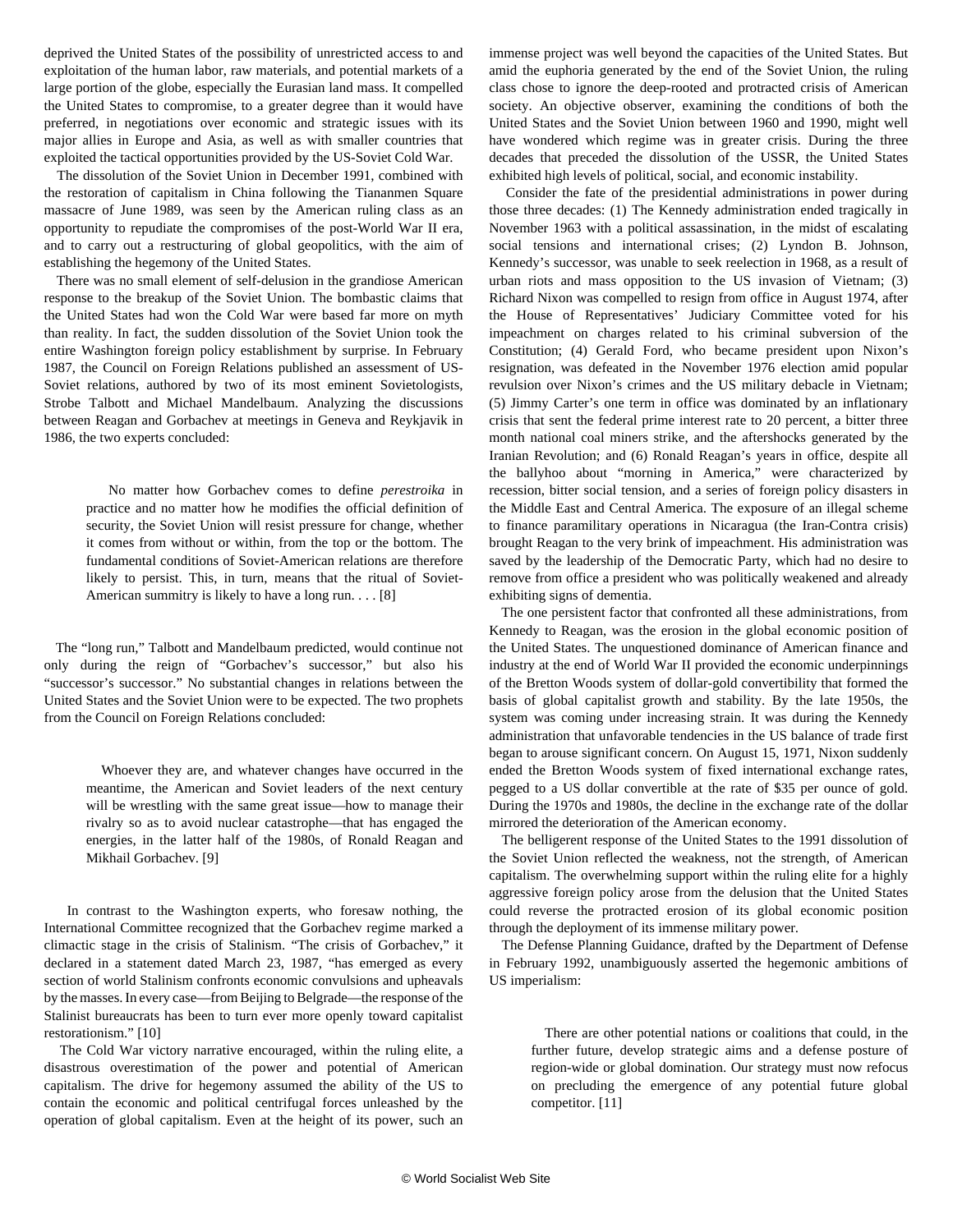The 1990s saw a persistent use of US military power, most notably in the first Gulf War, followed by its campaign to break up Yugoslavia. The brutal restructuring of the Balkan states, which provoked a fratricidal civil war, culminated in the US-led 1999 bombing campaign to compel Serbia to accept the secession of the province of Kosovo. Other major military operations during that decade included the intervention in Somalia, which ended in disaster, the military occupation of Haiti, the bombing of Sudan and Afghanistan, and repeated bombing attacks on Iraq.

 The events of September 11, 2001 provided the opportunity to launch the "War on Terror," a propaganda slogan that provided an all-purpose justification for military operations throughout the Middle East, Central Asia and, with increasing frequency, Africa. They furnished the Bush administration with a pretext to institutionalize war as a legitimate and normal instrument of American foreign policy.

 The administration of the second President Bush ordered the invasion of Afghanistan in the autumn of 2001. In speeches that followed 9/11, Bush used the phrase "wars of the twenty-first century." In this case, the normally inarticulate president spoke with precision. The "War on Terror" was, from the beginning, conceived as an unending series of military operations all over the globe. One war would necessarily lead to another. Afghanistan proved to be a dress rehearsal for the invasion of Iraq.

 The military strategy of the United States was revised in line with the new doctrine of "preventive warfare," adopted by the US in 2002. This doctrine, which violated existing international law, decreed that the United States could attack any country in the world judged to pose a potential threat—not only of a military, but also of an economic character—to American interests.

 In a verbal sleight of hand, the Bush administration justified the invasion of Iraq as a *preemptive* war, undertaken in response to the imminent threat posed by the country's "weapons of mass destruction" to the national security of the United States. Of course, the threat was as non-existent as were Saddam Hussein's WMDs. In any event, the Bush administration rendered the distinction between preemptive and preventive war meaningless, by asserting the right of the United States to attack any country, regardless of the existence or non-existence of an imminent threat to American national security. Whatever the terminology employed for propaganda purposes by American presidents, the United States adheres to the illegal doctrine of preventive war.

 The scope of military operations continuously widened. New wars were started while the old ones continued. The cynical invocation of human rights was used to wage war against Libya and overthrow the regime of Muammar Gaddafi in 2011. The same hypocritical pretext was employed to organize a proxy war in Syria. The consequences of these crimes, in terms of human lives and suffering, are incalculable.

 The last quarter century of US-instigated wars must be studied as a chain of interconnected events. The strategic logic of the US drive for global hegemony extends beyond the neocolonial operations in the Middle East and Africa. The ongoing regional wars are component elements of the rapidly escalating confrontation of the United States with Russia and China.

 It is through the prism of America's efforts to assert control of the strategically critical Eurasian landmass, that the essential significance of the events of 1990–91 is being revealed. But this latest stage in the ongoing struggle for world hegemony, which lies at the heart of the conflict with Russia and China, is bringing to the forefront latent and potentially explosive tensions between the United States and its presentday imperialist allies, including—to name the most significant potential adversary—Germany. The two world wars of the twentieth century were not the product of misunderstandings. The past is prologue. As the International Committee foresaw in 1990–91, the American bid for global hegemony has rekindled interimperialist rivalries simmering beneath the surface of world politics. Within Europe, dissatisfaction with the US role as the final arbiter of world affairs is being openly voiced. In a provocative essay, published in *Foreign Affairs*, the journal of the authoritative US Council on Foreign Relations, German Foreign Minister Frank-Walter Steinmeier has bluntly challenged Washington's presumption of US global dominance:

 As the United States reeled from the effects of the Iraq war and the EU struggled through a series of crises, Germany held its ground. . . .

 Today both the United States and Europe are struggling to provide global leadership. The 2003 invasion of Iraq damaged the United States' standing in the world. After the ouster of Saddam Hussein, sectarian violence ripped Iraq apart, and U.S. power in the region began to weaken. Not only did the George W. Bush administration fail to reorder the region through force, but the political, economic, and soft-power costs of this adventure undermined the United States' overall position. The illusion of a unipolar world faded. [12]

 In a rebuke to the United States, Steinmeier writes: "Our historical experience has destroyed any belief in national exceptionalism—for any nation." [13]

 The journalists and academics, who work within the framework of the official narrative of the defense of human rights and the "War on Terror," cannot explain the progression of conflicts, from the 1990–91 Gulf War, to the current expansion of NATO eight hundred miles eastward, and the American "pivot to Asia." On a regular basis, the United States and its allies stage war games in Eastern Europe, in close proximity to the borders of Russia, and in strategically critical waters off the coast of China. It is not difficult to conceive of a situation in which events—either as a result of deliberate calculation or of reckless miscalculation—erupt into a clash between nuclear-armed powers. In 2014, as the centenary of World War I approached, a growing number of scholarly papers called attention to the similarities between the conditions that precipitated the disaster of August 1914 and present-day tensions.

 One parallel between today and 1914 is the growing sense among political and military strategists that war between the United States and China and/or Russia may be inevitable. As this fatalistic premise increasingly informs the judgments and actions of the key decision makers at the highest level of the state, it becomes a dynamic factor that makes the actual outbreak of war more likely. A specialist in international geopolitics has recently written:

 Once war is assumed to be unavoidable, the calculations of leaders and militaries change. The question is no longer whether there will or should be a war, but when the war can be fought most advantageously. Even those neither eager for nor optimistic about war may opt to fight when operating in the framework of inevitability. [14]

 Not since the end of World War II has there existed so great a danger of world war. The danger is heightened by the fact that the level of popular awareness of the threat remains very limited. What percentage of the American population, one must ask, realizes that President Barack Obama has formally committed the United States to go to war in defense of Estonia, in the event of a conflict between the small Baltic country and Russia? The media has politely refrained from asking the president to state how many human beings would die in the event of a nuclear war between